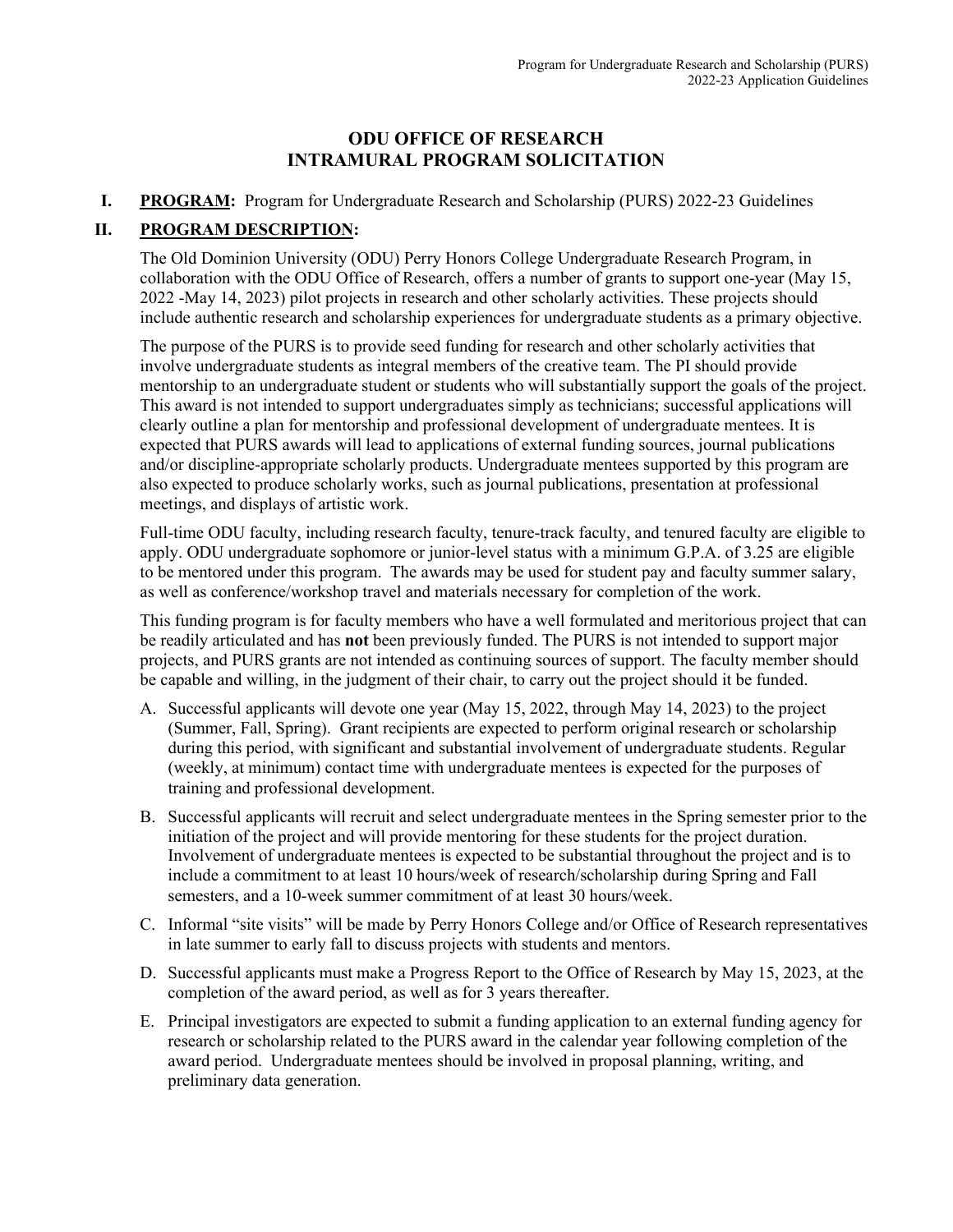F. Undergraduate mentees involved with awarded projects are expected to attend the ODU Undergraduate Research Symposium in the Spring 2022 and to present their work (oral, poster, or exhibit) at the Undergraduate Research Symposium in the Spring 2023.

Any exceptions to these guidelines must be made by the Dean of the Perry Honors College.

## **III. PROPOSAL DEADLINE (due by 5 p.m. Eastern Daylight Time):** Tuesday, February 1, 2022.

## **IV. AWARD INFORMATION:**

**A. Estimated Number of Awards:** Varies, depending on availability of funding.

### **B. Anticipated Amount of Awards:**

- 1. Awards will be made up to \$10,000. *PI should develop project budget for proposal submission. The Research Foundation will not provide assistance during the submission stage.*
- *2.* Allowable expenses include summer pay for faculty mentors, undergraduate student pay, supplies and minor equipment, and costs for conferences and/or scholarship-related travel. *Please note this award is paid to the Project Investigator/Faculty members via the Research Foundation. Awardees will be notified and referred to [preaward@odu.edu](mailto:preaward@odu.edu) for preparation of internal budget requirements to set up their account.*
- 3. Proposed budgets should clearly include minimum summer pay support for undergraduate mentees for 30 hours/week, 10 weeks or 40 hours/ week, 10 weeks, as well as funds to support their contribution to the project. When budgeting, please keep in mind the Code of Virginia minimum wage ([§ 40.1-28.10. Minimum wages \(virginia.gov\)\)](https://law.lis.virginia.gov/vacode/title40.1/chapter3/section40.1-28.10/).
- 4. An individual's faculty summer salary for project management and student mentorship is limited to \$3,000 (total of pay and fringe benefits).
- 5. Travel funds are primarily intended for undergraduate mentees. Requests for faculty travel funds will be considered on a case-by-case basis.

### **V. ELIGIBILITY INFORMATION:**

**A. Who May Apply:** Eligible applicants are ODU research faculty, tenure-track faculty and tenured faculty members.

Undergraduate mentees identified by applicants should be full time ODU students with sophomore or junior standing at the time of application, and have at least two [regular] semesters and one summer remaining before planned graduation.

- **B. Co-PI permitted:** None.
- **C. Limit on Number of Applications per PI:** One proposal per academic year.
- **D. Additional Eligibility Requirements:**
	- 1. The PURS awards *may not be used* to fund research for which an applicant already is or will be receiving funding support.
	- 2. Funding is contingent on the applicant's commitment to remain at ODU for the foreseeable future. The applicant and chair must notify the Office of Research immediately if this status will be changing.
	- 3. Applicants who are not up to date on prior intramural reporting are ineligible for funding.
	- 4. A faculty member may submit only one proposal as a PI per funding period.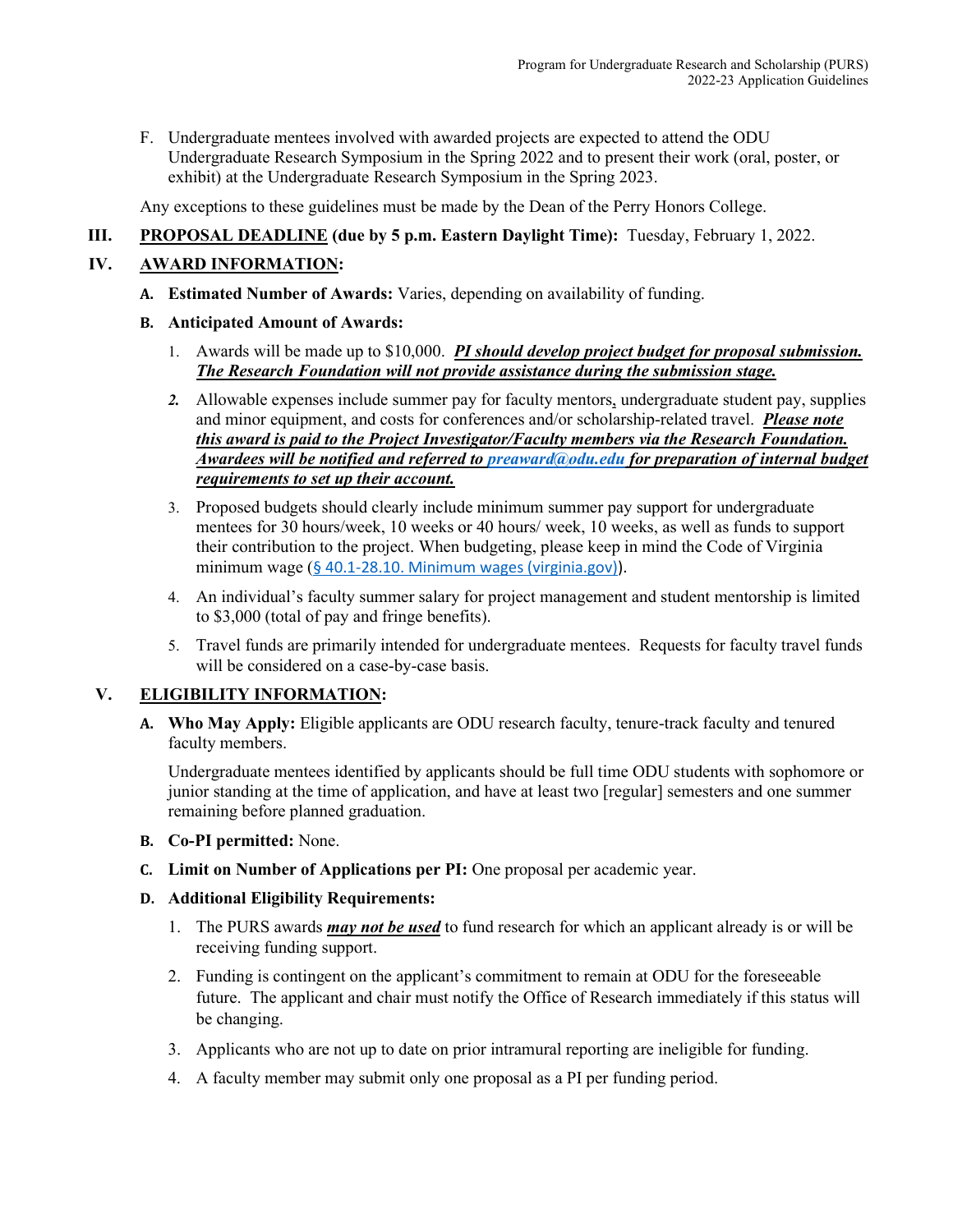- 5. Applicants must submit a PURS Cover Sheet form signed by their Department Chair along with the full proposal.
- 6. Faculty submitting proposals must not be a part of the review and evaluation process, whether at the department, college, or University levels.
- 7. Repeat applicants **must** demonstrate the proposed project is a new line of research.
- 8. Awardees will not receive PURS funding unless prior intramural reporting is up to date.

### **VI. PROPOSAL PREPARATION AND SUBMISSION INSTRUCTIONS**

- **A. Procedure:** PURS proposals are submitted first to the faculty member's chair, who endorses the PURS request on the PURS Cover Sheet form. Please allow sufficient time for the chair to review the proposal and provide strong supporting comments.
- **B. Cover Sheet:** The PURS Cover Sheet provided online should be downloaded and completed. Please ensure that all required signatures are present. This form serves as a cover letter and is available with the RFP at the locations listed above. The PURS Cover Sheet form is also available at the end of this document.
- **C. Narrative Language:** The proposal must be written so that a *layperson or reviewers in unrelated disciplines can understand it*. Please avoid jargon that may be unfamiliar.

#### **D. Proposal Format:**

- 1. Proposal documents should be double spaced, in Times New Roman 11-point font, with 1-inch margins.
- 2. The proposal must include sections A-F below (PURS Cover Sheet **f**orm, Abstract, Narrative, Undergraduate Mentoring Plan, and Curriculum Vitae. Section G (Appendices) is optional.
	- a. **PURS Cover Sheet f**orm. (serves as cover letter)
	- b. **Abstract** (one page, single spaced, does not count toward page maximum)
	- c. **Narrative** (Seven pages maximum, double spaced, 1 in. margins, font 11- or 12-point). Use the subsection headings shown below.
		- i. **Background and Rationale**: Describe the importance and background for the project including how it will advance the area of study or scholarship. Provide enough information so that an individual not directly involved in the particular area of scholarship can assess its significance.
		- ii. **Project Goal(s) and Objective(s)**: Goals include broader aims of the project in the context of the field. Objectives include narrowly defined, tangible experiments and/or products of the work.
		- iii. **Future Grant and Products Plan**: Include names of external agencies or funding programs to which you plan to apply using products of this work. Describe anticipated scholarly products (e.g., publications, presentations, exhibits, performances, etc.) of the work, and clearly indicate those products in which undergraduate mentees will take a leading role.
		- iv. **Study Design/Methodology**: Provide a detailed account of methods and approaches that will be used to achieve project objectives. If the project involves animal use, human subjects, or intellectual property issues, indicate how compliance with University policy will be achieved. Institutional Review Board approval not required at the time of application.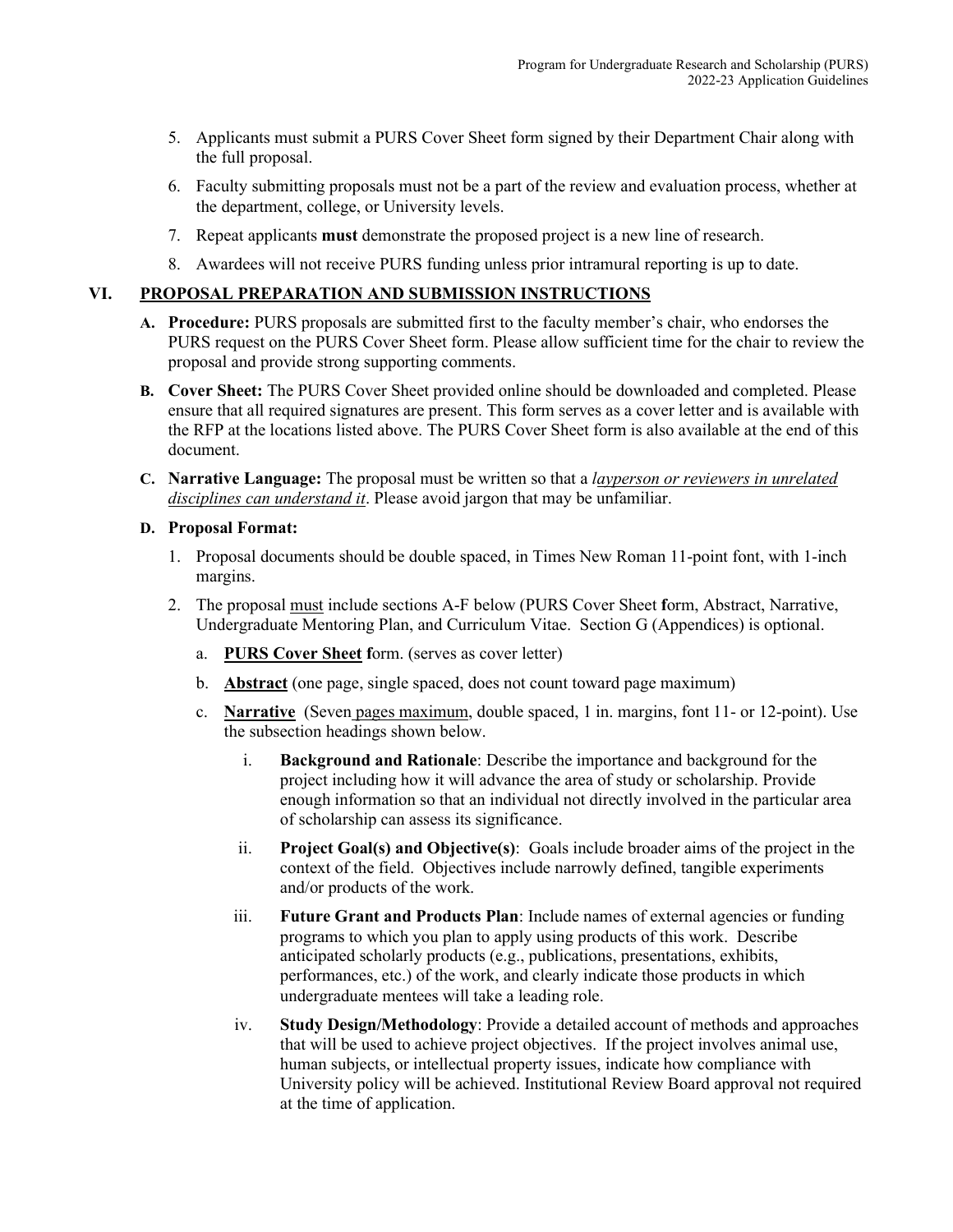- If your project involves the use of animals or other biosafety factors please contact Danielle Dady, Senior Research Compliance Coordinator, at ddady@odu.edu.
- If your project involves human subjects or data obtained from human subjects please contact Danielle Faulkner, Research Compliance Coordinator, at dcfaulkn@odu.edu.
- Please contact Khaled Abul-Hassan, Director of Patents, at kabulhas@odu.edu for licensing or intellectual property questions.
- v. **Timetable:** Provide a brief timeline of project objectives. The timeline should include a clear plan of training for undergraduate mentees.
- d. **Statement of Undergraduate Mentoring Plan** (2-3 pages): Indicate how undergraduate mentee(s) will be mentored throughout the project, including training activities, perceived role of the mentee(s) in achieving project objectives, and professional development. Undergraduate mentees are not required to have been selected at time of application, however, if a mentee has been identified at the time of proposal, you may include a short bio and description of their qualifications.
- e. **Budget and Justification**: Recipients may request up to \$10,000 for one year (May 15, 2022-May 14, 2023). Allowable expenses include faculty summer salary/fringe benefits, student summer pay/fringe benefits, supplies and minor equipment, and travel related to the project. All proposed expenditures must be clearly justified in this section.
- f. **Curriculum Vitae** (two pages, 1 in. margins): Highlight work and products relevant to this application. In addition (outside of two-page limit), please include a list of current grants and pending applications, including agency, amount requested, and project period. If you have no current or pending grant applications, please clearly state.
- g. **Appendices**. Figures and references may be included but must not exceed 5 pages.
- 3. **Submission Instructions:**
	- a. Submit proposals in .pdf format no later than Tuesday, February 1, 2022, to Dr. Eddie Hill, Director of Undergraduate Research (HCUndergradResearch@odu.edu).
	- b. Please use the words "PURS Application" in the subject line to ensure delivery. Proposals sent under subject lines not containing these words may not be reviewed.

### **VII. REVIEW AND SELECTION PROCESS**

#### **A. Proposal Review:**

- 1. Proposals submitted in response to this program solicitation will be reviewed for compliance with program requirements.
- 2. Proposals will be evaluated by the Undergraduate Research Advisory Committee including representatives from the Perry Honors College, Office of Research, and faculty selected based on area of expertise.

#### **B. Proposal Review Information Criteria:**

- 1. Proposals will be ranked by the review committee according to the following criteria:
	- a. Quality of undergraduate mentorship plan, including involvement of the undergraduate mentee(s) in authentic research or scholarship, plan for professional training and development, and clear learning objectives.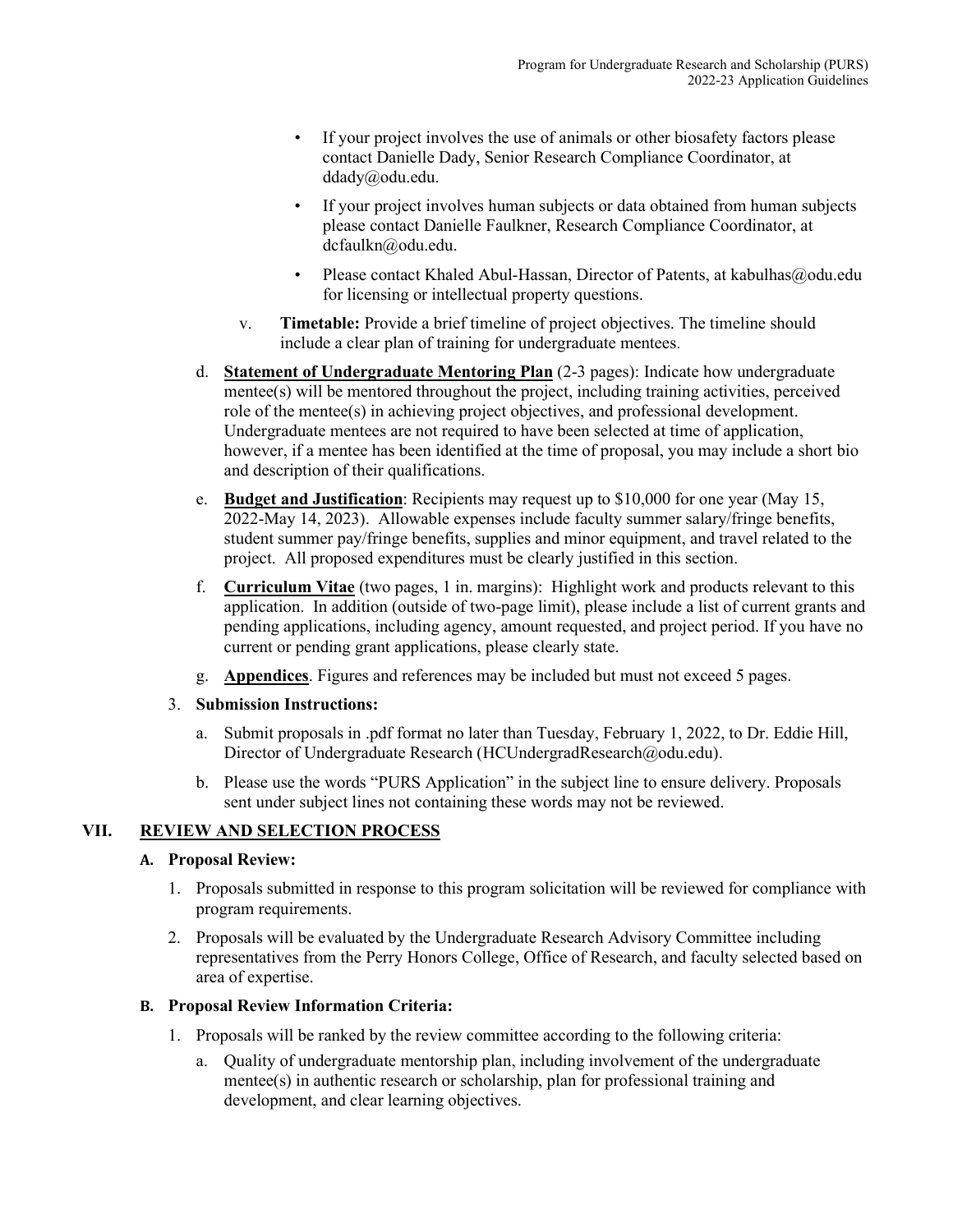- b. Scholarly merit and originality.
- c. Ability for the **lay** person to comprehend the proposed project based on writing of the proposal (Avoid jargon and highly technical language).
- d. Quality of the research/scholarship plan and methodology.
- e. Broader impacts of the work, including impact on the investigator's research or scholarship plan, potential for attracting external funding, and production of scholarly works.
- 2. All proposals are evaluated and ranked on the basis of merit.
- 3. Preference will be given to those who are not prior recipients.

### **VIII. AWARD ADMINISTRATION INFORMATION**

- **A. Notification of the Award:** Notice of PURS awards for the upcoming academic year is generally made in early March.
- **B. Obligations of Award Recipients:** Faculty members are expected to comply with the PURS program requirements for external grant submission and reporting to maintain eligibility for Office of Research intramural funding programs. Funding is contingent on the applicant's commitment to remain at ODU for the foreseeable future. The applicant and chair must notify the Office of Research immediately if this status will be changing.

#### **C. Reporting Requirements:**

- 1. The PI must submit a Progress Report form to the Office of Research by May 15, 2023, and annually for 3 years thereafter. Progress Report forms will be sent with notification of awards and will include information about grant proposals and scholarly products related to the funded project. Reports will also clearly indicate products with authorship or attribution to undergraduate mentees, and the initial report will include a section for the student(s) to complete.
- 2. The awardee should notify the Office of Research by e-mail (ORIntramural $(\partial \text{odu.edu})$  when notified of the funding outcome of the external grant.
- 3. Recipients are expected to acknowledge the support of the Perry Honors College and Office of Research when making publications as a result of this award. The following statement can be used: *This work was supported by a Program for Undergraduate Research and Scholarship (PURS) grant from the Office of Research and Perry Honors College at Old Dominion University, Norfolk, Virginia, USA.*

| November 2021                | The call for proposals will be sent via email to all colleges/departments. Complete RFP and Proposal<br>Administrative Form are available on the Office of Research website<br>(http://www.odu.edu/facultystaff/research/funding/opportunities/intramural-funding) and the Perry<br>Honors College website (https://www.odu.edu/impact/student/undergradresearch) |
|------------------------------|-------------------------------------------------------------------------------------------------------------------------------------------------------------------------------------------------------------------------------------------------------------------------------------------------------------------------------------------------------------------|
| February 1, 2022             | Deadline for submission of proposals to Perry Honors College                                                                                                                                                                                                                                                                                                      |
| Early March 2022             | Notification of successful applicants                                                                                                                                                                                                                                                                                                                             |
| May 15, 2022-May<br>14, 2023 | Award period                                                                                                                                                                                                                                                                                                                                                      |

#### **PURS AWARD TIMELINE**